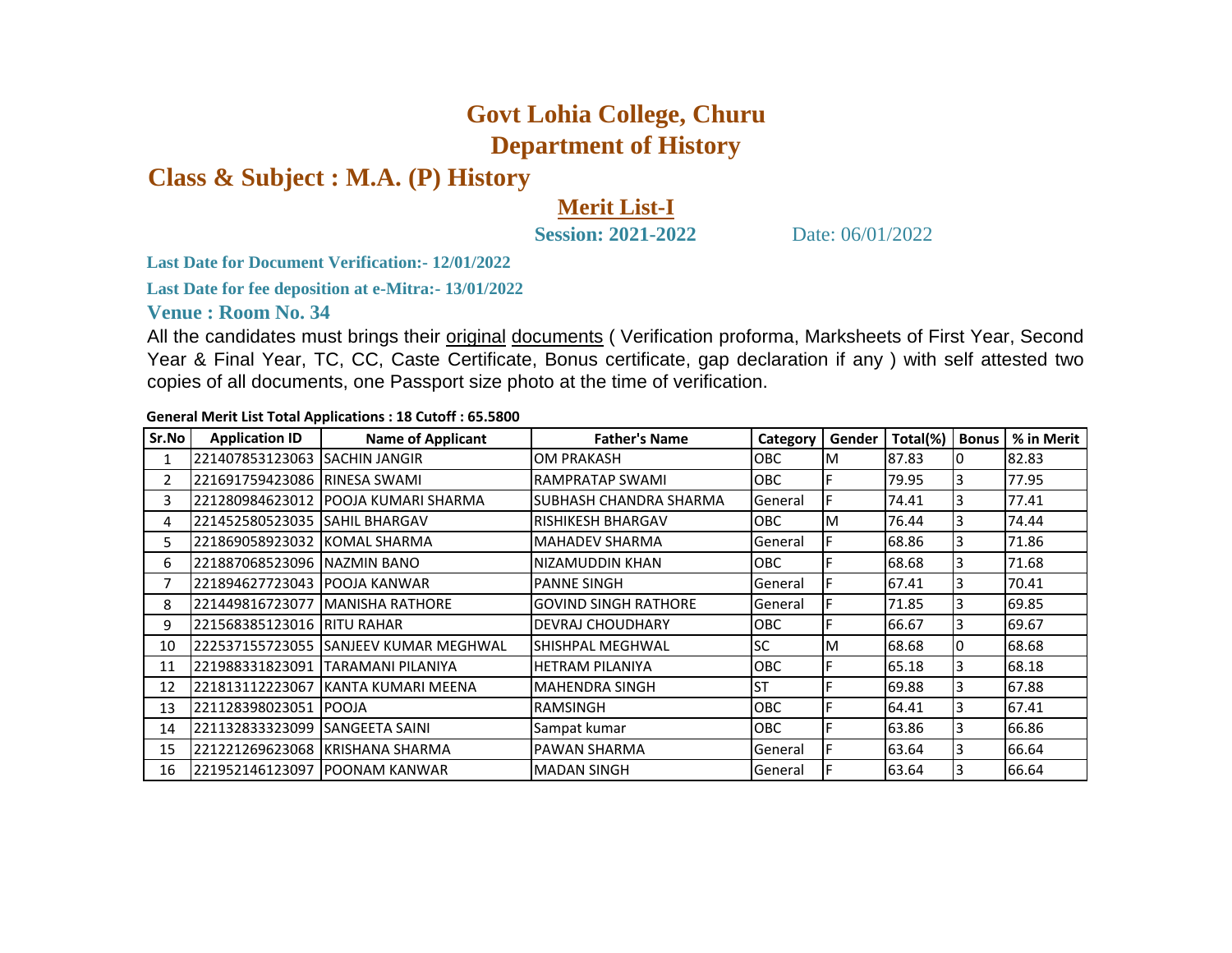| 17                                                           | 221865101023041 MUSKAN BANO    |                                                             | <b>MAHBOOB KHAN</b>       | OBC        | IF. | 63.32 | $\overline{3}$          | 66.32 |
|--------------------------------------------------------------|--------------------------------|-------------------------------------------------------------|---------------------------|------------|-----|-------|-------------------------|-------|
| 18                                                           | 221161142123074 ANITA TALANIA  |                                                             | <b>PITRAM</b>             | <b>SC</b>  | F   | 62.58 | $\overline{3}$          | 65.58 |
|                                                              |                                | <b>EWS Merit List Total Applications: 6 Cutoff: 54.7700</b> |                           |            |     |       |                         |       |
| 1                                                            | 221335706923077 MS DIMPAL      |                                                             | <b>VIJENDRA SINGH</b>     | General    | IF. | 57.64 | 3                       | 60.64 |
| $\overline{2}$                                               | 221887963223076 TEENA SHARMA   |                                                             | <b>SHANKAR LAL SHARMA</b> | General    | IF. | 57.05 | $\overline{3}$          | 60.05 |
| 3                                                            |                                | 221951764123069 GUDDU NATHAWAT                              | MOHAN SINGH NATHAWAT      | General    | IF. | 54.05 | 3                       | 57.05 |
| 4                                                            | 221595293223086 ANTIMA         |                                                             | <b>MAHESH KUMAR</b>       | General    | IF. | 58.67 | $\overline{3}$          | 56.67 |
| 5                                                            | 221109405723056 NAVEEN JOSHI   |                                                             | <b>KAMAL KISHOR JOSHI</b> | General    | M   | 60.83 | $\overline{0}$          | 55.83 |
| 6                                                            |                                | 221771604023029 POONAM KANWAR                               | <b>REVANT SINGH</b>       | General    | F   | 51.77 | $\overline{3}$          | 54.77 |
| <b>OBC Merit List Total Applications: 10 Cutoff: 59.0900</b> |                                |                                                             |                           |            |     |       |                         |       |
| $\mathbf{1}$                                                 | 221406438523030 SANJU          |                                                             | <b>KAMAL KUMAR BHAMBU</b> | <b>OBC</b> | F   | 69.28 | 3                       | 67.28 |
| 2                                                            | 221534144323050 NISHA GOSWAMI  |                                                             | <b>CHORU LAL</b>          | OBC        | F   | 61    | 3                       | 64    |
| 3                                                            | 221308704023050 SUNITA KUMARI  |                                                             | <b>RAMKUMAR</b>           | <b>OBC</b> | F   | 60.64 | 3                       | 63.64 |
| 4                                                            |                                | 221671645323010 SUMAN JHAJHARIA                             | <b>RAJESH KUMAR</b>       | OBC        | F   | 60.59 | 3                       | 63.59 |
| 5                                                            | 221140187823027 MONIKA         |                                                             | <b>GOPAL RAM</b>          | OBC        | F   | 64.94 | 3                       | 62.94 |
| 6                                                            | 222610331323060 DEEPIKA SUTHAR |                                                             | RAMESH KUMAR SUTHAR       | <b>OBC</b> | F   | 59.79 | $\overline{\mathbf{3}}$ | 62.79 |
| $\overline{7}$                                               |                                | 221499799123076 GAURISHANKAR SINWAR                         | <b>HARIRAM</b>            | OBC        | M   | 62.59 | $\overline{0}$          | 62.59 |
| 8                                                            | 221598061823064 MS ABIDA BANO  |                                                             | <b>RAFIQ KHAN</b>         | OBC        | F   | 64.5  | 3                       | 62.5  |
| 9                                                            |                                | 221612865823010 YOGESH KUMAR SAHARAN                        | MOHAN LAL SAHARAN         | OBC        | M   | 64.83 | 0                       | 59.83 |
| 10                                                           | 221899439223096 SONU JANGIR    |                                                             | MANOJ KUMAR JANGIR        | <b>OBC</b> | IF. | 56.09 | 3                       | 59.09 |
| SC Merit List Total Applications : 9 Cutoff : 57.9100        |                                |                                                             |                           |            |     |       |                         |       |
| $\mathbf{1}$                                                 | 221376109023043 KAMALA KUMARI  |                                                             | <b>JAGDISH</b>            | <b>SC</b>  | lF. | 59.82 | $\overline{3}$          | 62.82 |
| $\overline{2}$                                               | 221308557423042 SANDEEP KUMAR  |                                                             | SAJJAN KUMAR              | <b>SC</b>  | M   | 62.59 | 0                       | 62.59 |
| 3                                                            | 221689057123073 SONA           |                                                             | <b>MAGNI RAM</b>          | <b>SC</b>  | F   | 58.73 | 3                       | 61.73 |
| 4                                                            | 222454075423017 VIKASH         |                                                             | SANJIV KUMAR              | SC         | M   | 65.33 | l0                      | 60.33 |
| 5                                                            | 221562619223045 MANOHAR LAL    |                                                             | <b>JAGU RAM MEGHWAL</b>   | <b>SC</b>  | M   | 58.77 | $\overline{0}$          | 58.77 |
| 6                                                            | 221540835023077 BINDU CHOUHAN  |                                                             | <b>BALURAM CHOUHAN</b>    | SC         | F   | 55.29 | $\overline{\mathbf{3}}$ | 58.29 |
| $\overline{7}$                                               | 221244734623061 GEETA MEGHWAL  |                                                             | MOHAN LAL MEGHWAL         | <b>SC</b>  | F   | 55.08 | $\overline{\mathbf{3}}$ | 58.08 |
| 8                                                            | 221475867623017 ANUP KUMARI    |                                                             | <b>SURESH KUMAR</b>       | <b>SC</b>  | F   | 54.91 | $\overline{3}$          | 57.91 |
| 9                                                            | 221121396323035 SIMA KUMARI    |                                                             | <b>RAKESH KUMAR</b>       | <b>SC</b>  | F   | 54.91 | $\overline{3}$          | 57.91 |
| ST Merit List Total Applications: 4 Cutoff: 42.6700          |                                |                                                             |                           |            |     |       |                         |       |
| $\mathbf{1}$                                                 | 221283882123060 RAKESH MEENA   |                                                             | <b>JAGDISH</b>            | <b>ST</b>  | M   | 56.41 | $\overline{0}$          | 56.41 |
| $\overline{2}$                                               | 221859700923087 DINESH MEENA   |                                                             | <b>JAGDISH</b>            | <b>ST</b>  | M   | 51.27 | $\overline{0}$          | 51.27 |